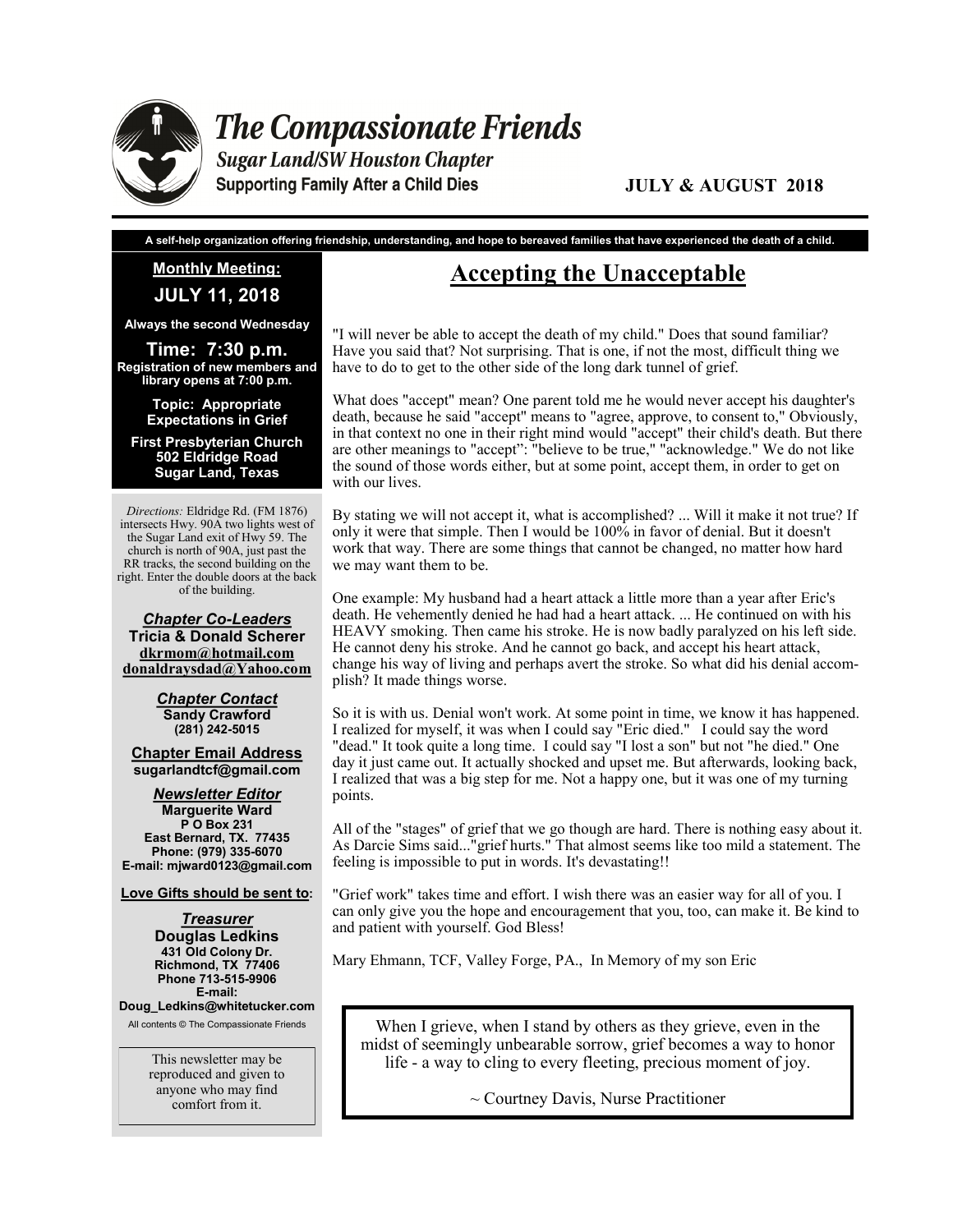



If it's your child's birthday month, we invite you to come to our monthly meeting and share their story! (Even if you don't come to meetings regularly, we would love to meet you and honor your child.)

Birthdays hold treasured memories and are especially difficult for surviving parents and siblings; TCF offers a wonderful venue to honor and celebrate the precious life-story of your loved one. Taking a few minutes to share a picture, memento, award or even their favorite toy is a gentle reminder to all that love continues and grows with each passing year.

A special Birthday Table is available to display your pictures and special keepsakes. If you wish, you may also bring in your child's favorite snack to share...or even a birthday cake!

#### **Button Making Machine**

A button making machine has been given to our chapter in loving memory of Brandi Ward. It is available for anyone who wishes to have a picture button made of their child. If you would like to have a button made, please contact Marguerite Ward at 979-335-6070 or by email at mjward0123@gmail.com

**The mission of the Compassionate Friends is to assist families toward the positive resolution of grief following the death of a child of any age and to provide information to help others be supportive. We are grateful for the faithfulness of parents, grandparents and friends who remember beloved children with love gifts. Our chapter is operated entirely by volunteers dedicated to furthering the work of TCF.** 

**Your voluntary tax deductible donations honor your loved one(s) in a meaningful way by enabling us to offer resources, such as this newsletter, books, brochures and special programs to bereaved families in our area. 100% of the funds are used for this outreach. Donations, along with the name of the person being honored may be sent to our chapter's treasurer. You may also contribute by linking to the Kroger's Share Card (enrollment letter available). If you have any questions, please contact our chapter treasurer:** 

**Douglas Ledkins, 431 Old Colony Dr. Richmond, TX 77406 (713) 515-9906 Doug\_Ledkins@whitetucker.com**

| <b>Birthday</b> | <b>Child's Name</b> | <b>Parents/Family/Friend</b> |
|-----------------|---------------------|------------------------------|
|                 |                     |                              |
|                 |                     |                              |
|                 |                     |                              |
|                 |                     |                              |
|                 |                     |                              |

# Personal items have been deleted from the internet version of our newsletter.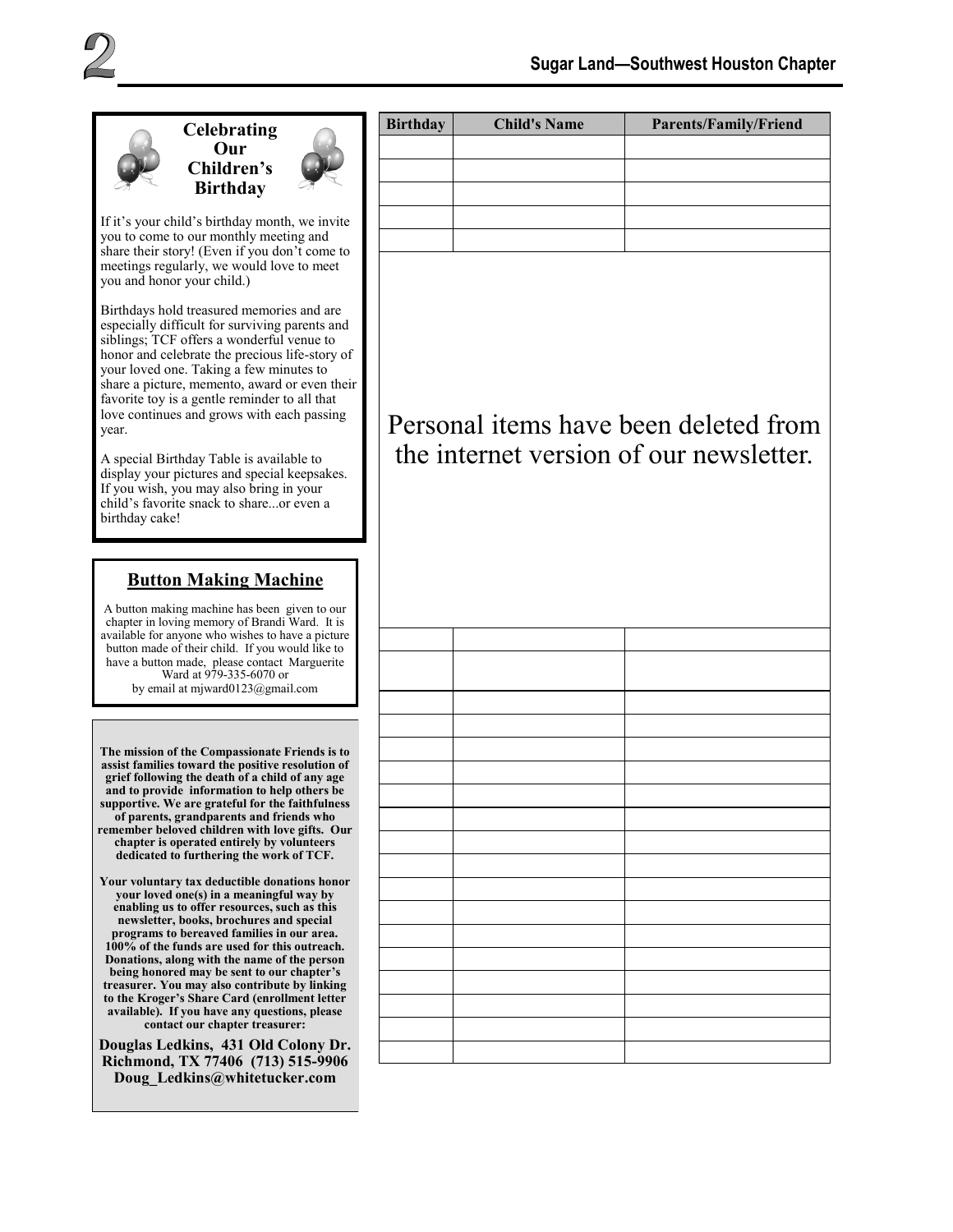### **Welcome**

We extend a warm welcome to those who attended their first TCF meeting or received their first newsletter last month. We deeply regret the circumstances that brought you to our TCF Chapter. The Compassionate Friends is a mutual assistance, not for profit, self-help organization that offers support and understanding to families who have experienced the death of a child. You are cordially invited to attend our monthly meeting (always the second Wednesday of the month).

Meetings are open to everyone and free of charge. The purpose of our support group is not to focus on the cause of the death or the age of the child. It is instead a place to focus on being a bereaved parent, along with feelings and issues that evolve around the death experience of a child. You are free to talk, cry or sit in silence, we respect the individuality of mourning. Comments shared in the meetings remain confidential.

### **To Our New Members**

Coming to your first meeting is the hardest thing to do. But, you have nothing to lose and much to gain. Try not to judge your first meeting as to whether or not TCF will work for you. It may be the second or third meeting before you find the right person—or just the right words spoken that will help you in your grief work.

### **To Our Old Members**

We need your encouragement and support. You are the string that ties our group together and the glue that makes it stick. Each meeting we have new parents. Think back—what would it have been like for you if there had not been any "oldies" to welcome you, share your grief and encourage you? It was from them you heard, "Your pain will not always be this bad; it really does get softer."

Lovingly Lifted from TCF –Tyler Texas Newsletter

#### *National Headquarters*

P.O. Box 3696 Oak Brook, IL 60522-3696 Phone: toll free (877) 969-0010 Fax: (630) 990-0246 E-mail: Nationaloffice@compassionatefriends.org

*National Website:*  www.compassionatefriends.org

> *Chapter Webmaster* Tricia Scherer

*Sugar Land-SW Chapter Website:* www.sugarlandtcf.org

*\*\*Regional Coordinator*

Annette Mennen Baldwin 19702 San Gabriel Drive Houston, TX 77084 281-578-9118 Email: [amennenbaldwin@hotmail.com](mailto:Emaamennenbaldwin@hotmail.com)

# **LOVE SHARES**

**In Memory of** Given by

Personal items have been deleted from the internet version of our newsletter.

Consider giving a Love Share in your child's memory. Help us continue our mission to help grieving parents. All Love Shares are tax deductible and can be sent to our Chapter Treasurer:

> **Douglas Ledkins, 431 Old Colony Dr. Richmond, TX 77406 (713) 515-9906**

## **Golden Scrapbook**

A treasure cache of memories A scrapbook in my mind A baby boy with big blue eyes A golden hair I find. A toddler grabbing marshmallows His little fist closed tight A first grader with brand new books Brave and proud and bright. A picture here–a feeling there I shuffle them together And sort them over constantly Although I know I'd rather Not have to search for memories But still I must—I find Add page on page on page on page To the golden scrapbook in my mind.

Lois Gardner, TCF Junction City, CO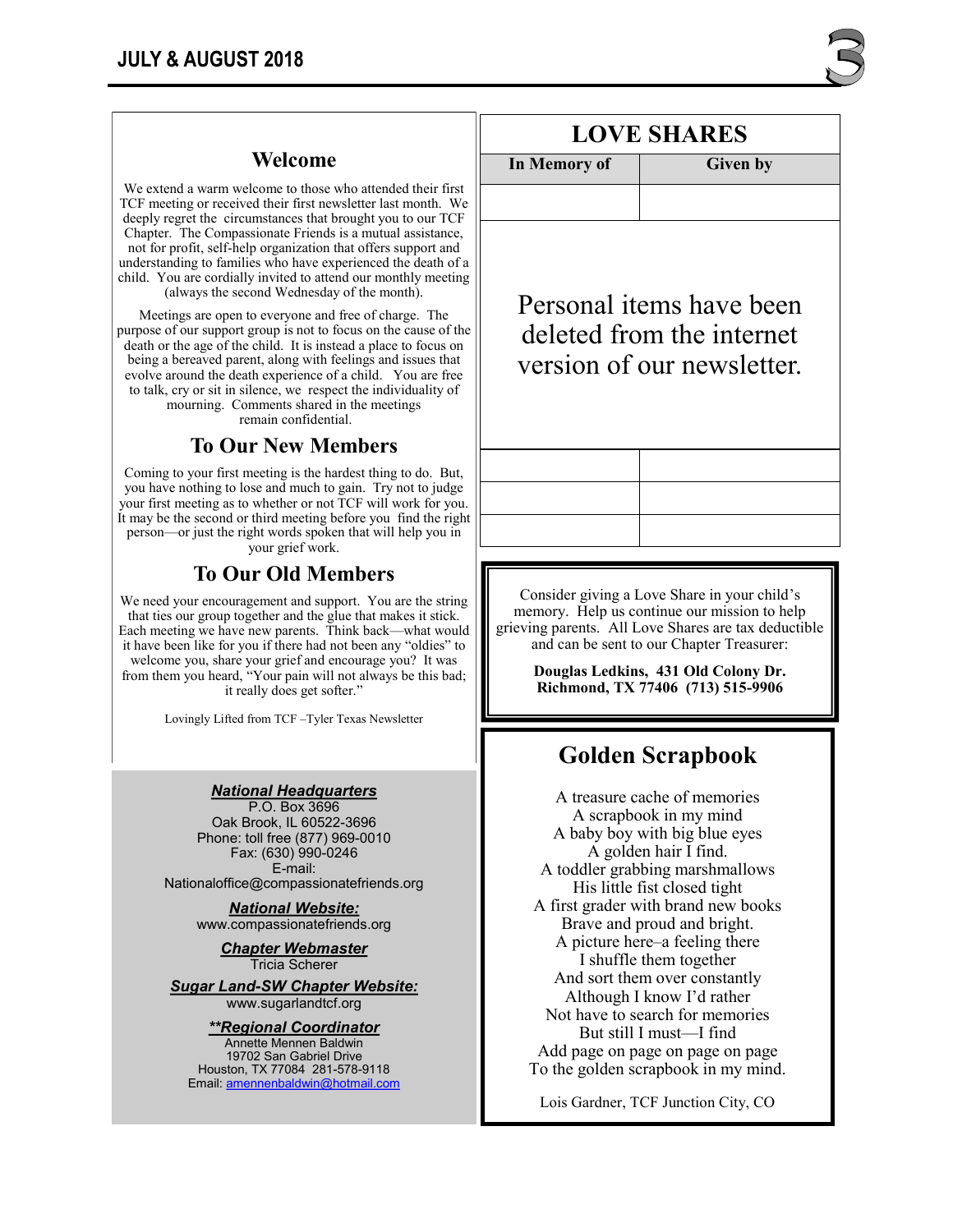

| Our Children Remembered On Their Day of Passing |                                                                                  |                                                                                                                                                                                                                                                                                                                                                                                                                                                                      | <b>SPONSOR A NEWSLETTER IN</b><br><b>MEMORY OF YOUR CHILD.</b>                                                                                                                                                                                                                                                                                                                                                        |
|-------------------------------------------------|----------------------------------------------------------------------------------|----------------------------------------------------------------------------------------------------------------------------------------------------------------------------------------------------------------------------------------------------------------------------------------------------------------------------------------------------------------------------------------------------------------------------------------------------------------------|-----------------------------------------------------------------------------------------------------------------------------------------------------------------------------------------------------------------------------------------------------------------------------------------------------------------------------------------------------------------------------------------------------------------------|
| Date of<br>Passing                              | <b>Child's Name</b>                                                              | <b>Parents/Family/Friend</b>                                                                                                                                                                                                                                                                                                                                                                                                                                         | We are now offering members an<br>opportunity to sponsor the publishing of a                                                                                                                                                                                                                                                                                                                                          |
|                                                 | Personal items have been deleted from<br>the internet version of our newsletter. | newsletter in memory of their child. By<br>offering sponsorships, not only does it<br>help defray the costs but it is also a won-<br>derful way to honor your child.<br>See prices below:<br>Full page spread-\$200<br>Half page spread-\$100<br>Quarter page spread-\$50<br>Small Picture with Name/Dates -\$25<br>If you are interested in one of the sponsor-<br>ships above, please contact Marguerite<br>Ward at mjward@elc.net or call her at<br>979-335-6070. |                                                                                                                                                                                                                                                                                                                                                                                                                       |
|                                                 |                                                                                  |                                                                                                                                                                                                                                                                                                                                                                                                                                                                      | <b>Meeting Dates and</b><br><b>Discussion Topics*</b>                                                                                                                                                                                                                                                                                                                                                                 |
|                                                 |                                                                                  |                                                                                                                                                                                                                                                                                                                                                                                                                                                                      | <b>JULY 11, 2018 -</b><br><b>Appropriate Expectations You Can</b><br><b>Have For Yourself in Grief</b><br><b>AUGUST 8, 2018</b><br>What's In A Name - How or why we<br>chose our child's name and what does<br>it mean.<br>(We do not always stay on the topic offered for our<br>meetings. We are here to discuss whatever you need<br>to discuss to help on your grief journey.)<br>"Only after we have walked down |
|                                                 |                                                                                  |                                                                                                                                                                                                                                                                                                                                                                                                                                                                      | the long road of grief and can<br>look back, remembering those<br>early days and weeks, can we see<br>we really are not on square one<br>again. We have just slipped<br>backwards for a time. That is all.<br>Allow yourself that, and then<br>strive forward again. It takes time,<br>a lot of time!"<br>—Mary Ehmann                                                                                                |
|                                                 |                                                                                  |                                                                                                                                                                                                                                                                                                                                                                                                                                                                      | "Grief is like a long valley,<br>a winding valley where any<br>bend may reveal a totally<br>new landscape."<br>-C.S. Lewis                                                                                                                                                                                                                                                                                            |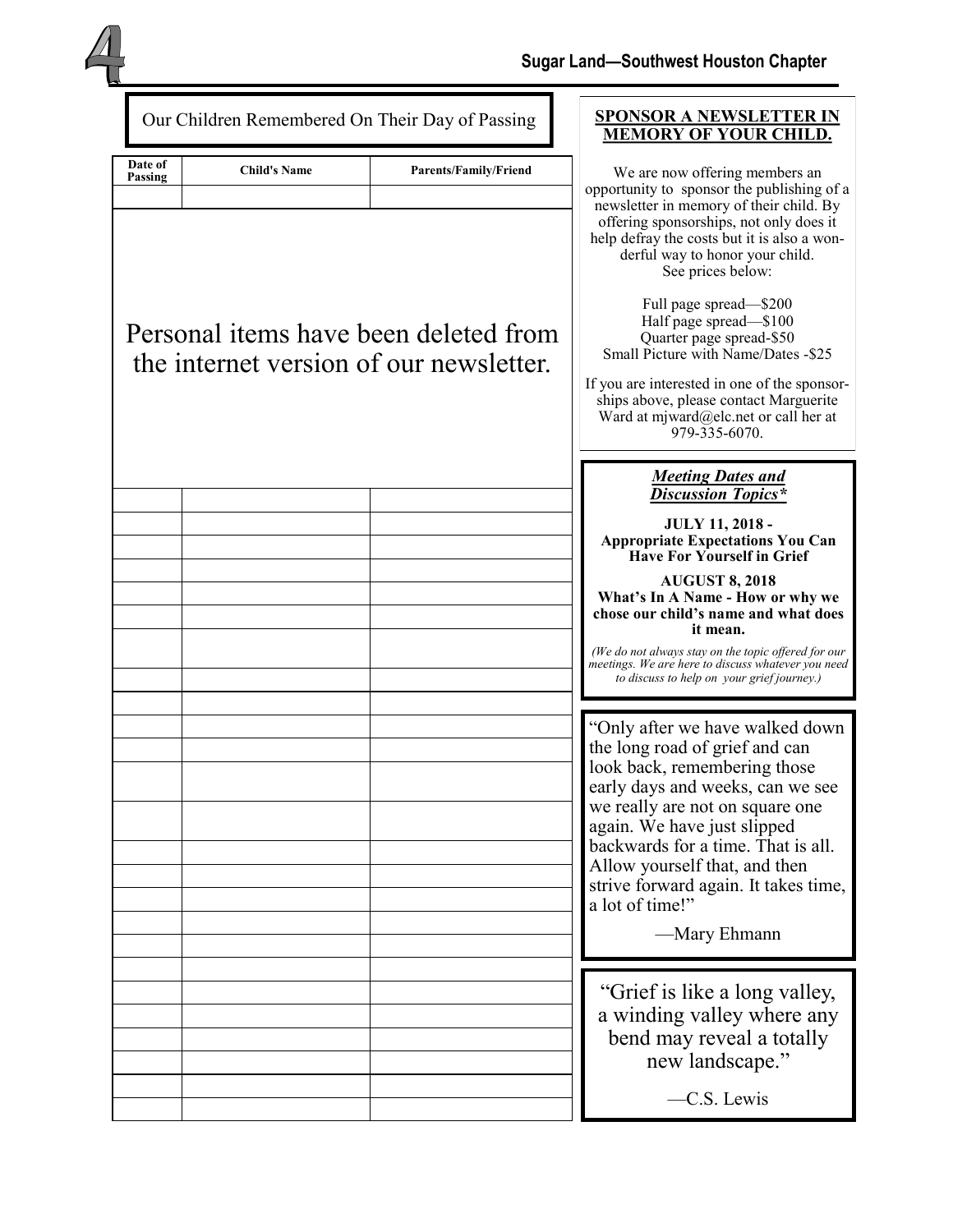

### **Life Can Be Good Again**

Don Hackett, TCF, Kingston, MA In Memory of my son, Olin

 For nearly sixteen years, his voice has been silent. It is a span now nearly equal to the time it was heard. Never did I anticipate life without the sounds that marked his presence. Learning to survive that silence once seemed an impossible task, one so overwhelming I could find no hope or expectation of finding life once more.

 He was our son, our only child. The tempo of his growing measured the cadence, the beat, for our own living. His passing left an existence without any value that I could immediately perceive. Ultimately, I came to recognize that I was wrong.

 Life still had meaning, but it had fallen to me to find it, just as it had been in the years before his coming. Indeed, even as it had been throughout the time of his living, life still demanded my active participation, my own commitment to give it purpose and resolve.

 Hindsight affords an ease in stating this realization that did not exist while struggling in the depths of bereavement. The steps taken to finally seize life again seem logical and ordered while intellectualizing the process but I know that this is much easier to write than it is to experience.

 I confess, with both sorrow and gladness, that I can no longer summon the full measure of those savage feelings and the unremitting pain that engulfed me in those early years. Working through them was the most demanding challenge of my life, enacting tolls in physical health perhaps even greater than the long term effects on mind and emotion.

 Today, however, I can reflect with gratitude upon a decade of mastery over the sadness. Control of my thoughts returned to me and I know freedom from the utter devastation of those early years.

 Looking back reveals essential turning points on the road to healing. Some would seem to generalize easily for anyone. Others seem to respond to personal strengths and weaknesses more particular to an individual.

These points included:

- Self forgiveness for the many deficiencies found within on the endless soul journey that is our lot in the wake of our child's death. ·
- Forgiveness of others, relatives, friends and associates, who are less affected than are we, who seem unable to help us in our time of deep trouble and need.
- The accepting, at last, the finality of our loss, and that we must gradually unleash ourselves from our former lives and structure anew.
- Learn to communicate value to spouses. friends, and surviving siblings, our love for whom seems shrouded behind the totality of our grief.
- Find ways to give expression to our need to somehow memorialize our child, be it through writing a book, planning trees, sustaining scholarships, or any number of ways. Our need to preserve and safeguard our child's memory is real and deserving of our attention.
- A time comes for many to find new homes, jobs, and purpose. These are often part and parcel of any significant change in our lives.
- Surrender to time, giving ourselves space within it to do our work. Use time to foster healing within, to enable us to grasp today and tomorrow with hope.

 No recovery will return us to life as we knew it while our child lived. That life is forever gone and, to a certain extent, we may well have to accept that, as we perceive life today. The finest days or our lives may well be a part of our past. Somehow, we must recognize that this is not unique to surviving our child's death, but is often a portion of the human condition.

 Olin is dead. As much as I would wish it otherwise, it will never be. He is not forgotten. His voice, his laughter, his joy, and his shortcomings live on in me.

 No day passes without thinking about him. I am grateful for his touch upon my life. Yet, joy is again mine. Pleasure is no longer a forbidden or guilt producing element in daily living. I live, gladly and with purpose, with Olin both behind me in time, but with me internally.

 Is this not our goal, to heal, to find strength to love both yesterday and today? Our children have been the richest part of our lives and today should reflect the grace of that love in all that we are today.

Reprinted with permission from We Need Not Walk Alone, the national magazine of The Compassionate Friends.

Cherish those moments you spent together and live your new life now with a renewed commitment to living as fully as possible.

 $\sim$  Darcy Sims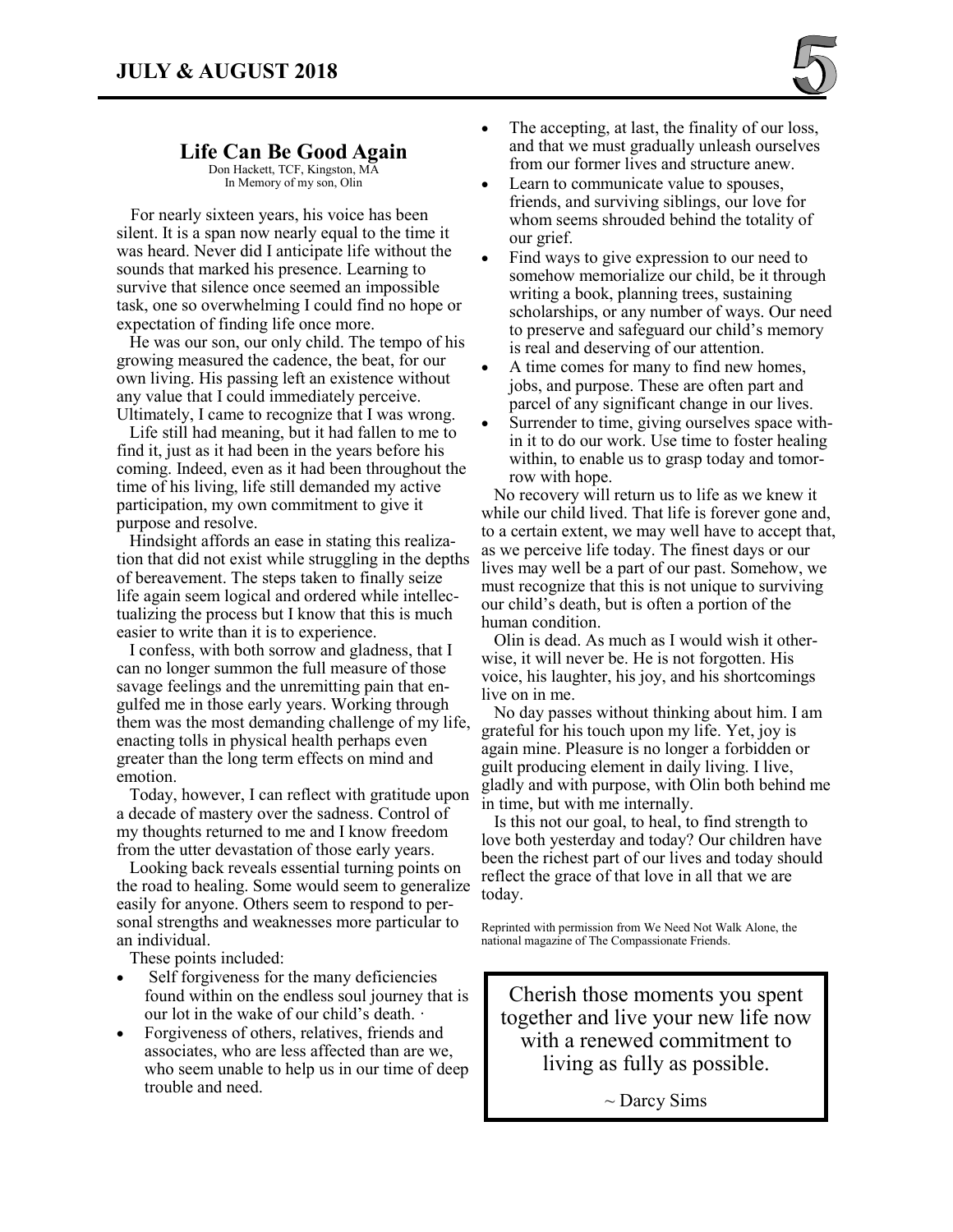#### **Laugh Healing Your Grieving Soul** Alan Wolfelt PhD

- Humor is one of the most healing gifts of humanity. Laughter restores hope and assists us in surviving the pain of grief.
- Don't fall into the trap of thinking that laughing and having fun are somehow a betrayal of the person who died. Laughing doesn't mean you don't miss the person who died. Laughing doesn't mean you aren't in mourning.
- Sometimes it helps to think about what the person who died would want for you. Wouldn't he or she want you to laugh and continue to find joy in this life, even in the midst of your sorrow?
- You can only embrace the pain of your loss a little at a time, in small doses. In between the doses, it's perfectly normal, even necessary, to love and laugh.
- Remember the fun times you shared with the person who died. Remember his or her sense of humor. Remember his or her grin and the sound of that unique laughter.
- I've heard it said that laughter is a form of internal jogging. Not only is it enjoyable, it is good for you. It's good exercise. Studies show that smiling, laughing, and feeling good enhance your immune system and make you healthier. If you act happy, you may even begin to feel some happiness in your life again. Isn't this what your loved one would want for you?

If this is your first vacation since your child By Ruth Jean Loewinsohn died, you may find you really don't want to go at all, but feel pressured by previous commitments or other children's needs. Try to leave yourself an escape route. Go – but with the understanding that if it's too much, you can come home. Just having that agreed to ahead of time and knowing that choice is available to you may make it an easier time for you.

Mary Cleckley TCF/Atlanta, GA

### **Helping Others Help You – Ten Rules for Self-Healing**

- 1. Tell friends to call you often. Explain that after the first couple of months you will need their calls.
- 2. Tell your friends to make a specific date with you; none of this "we must get together for lunch." Remind them that you're bound to have "down" times, and their patience would be appreciated.
- 3. Tell them to please feel free to talk about the person that has died — and don't avoid that person's name.
- 4. It's important for friends to understand that you may appear to be "doing so well" but on the inside you still hurt. Grief is painful, it's tricky and it's exhausting.
- 5. Ask your friends to care, but not to pity you.
- 6. Make plain that friends and relatives can still treat you as a person who is still in command and can think for yourself.
- 7. Tell your friends that it's all right to express their caring. It's OK for them to cry; crying together is better than avoiding the pain.
- 8. Let your friends know too, that it's all right to say nothing. A squeeze or a hug are often more important than words.
- 9. Let people know that they can invite you to socialize, but that you might decline.
- 10. Ask your friends to go for walks with you. You and your friends can "walk off" feelings. Walks promote conversation and help fight depression.

Grief is a passion to endure. People can be stricken with it, victims of it, stuck in it. Or they can meet it, get through it, and become the quiet victors through the active, honest, and courageous process of grieving.

> Bereaved Parents of the USA Baltimore, Maryland, August 2008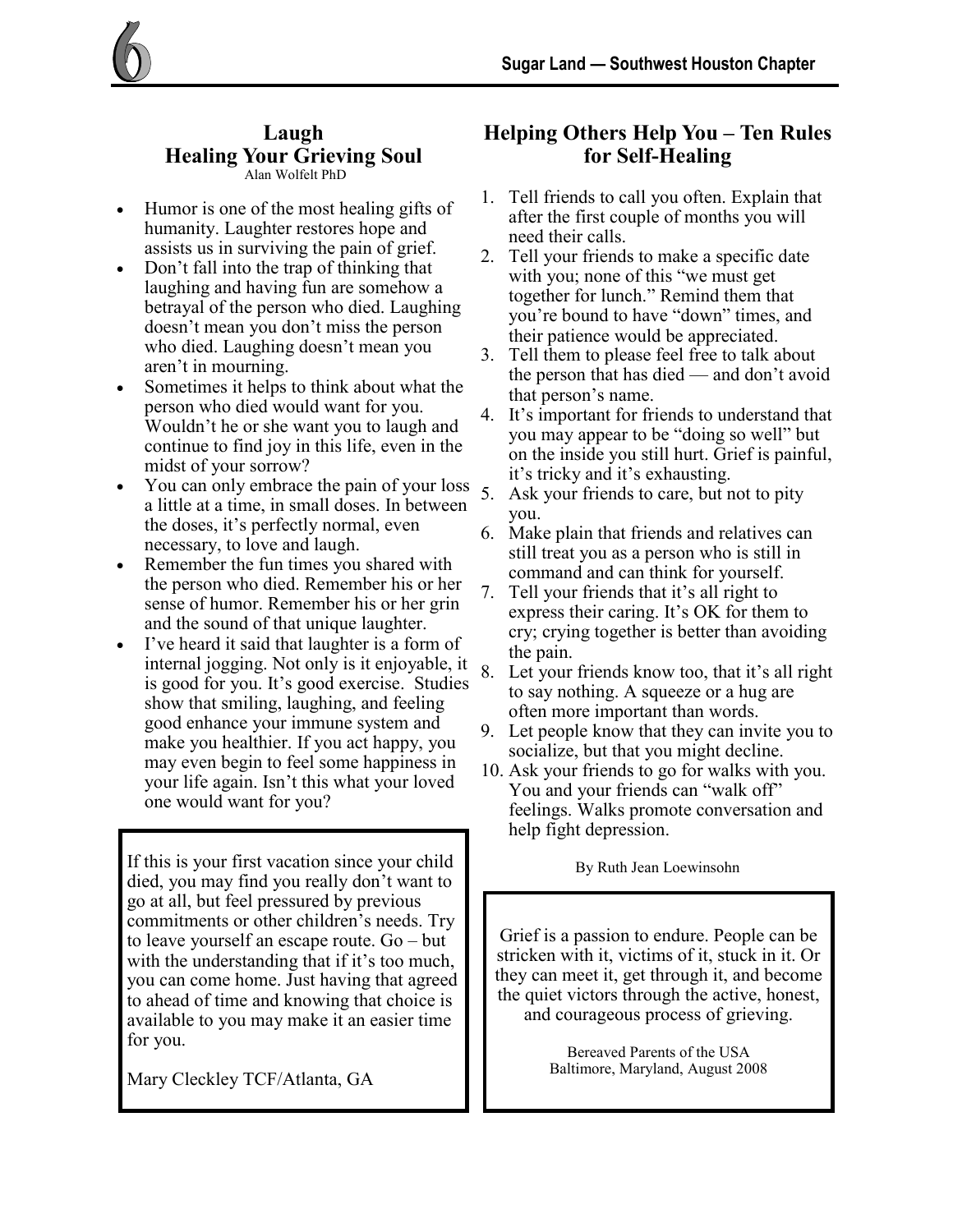"When you survive loss….everyone is quick to tell you how strong you are, and how tough you must be. But actually, no one has a choice to survive grief do they…..it's not optional. You just have to cry in the shower, sob in your pillow and pray you will make it."

Zoe Clark-Coates

### **THE GIFT OF SOMEONE WHO LISTENS**

Those of us who have travelled a while Along this path called grief Need to stop and remember that mile, That first mile of no relief. It wasn't the person with answers Who told us of ways to deal. It wasn't the one who talked and talked That helped us start to heal. Think of the friends who quietly sat And held our hands in theirs. The ones who let us talk and talk And hugged away our tears. We need to always remember That more than the words we speak, It's the gift of someone who listens That most of us desperately seek.

Nancy Myerholtz,TCF Waterville/Toledo, OH

Tears are not a sign of weakness, but a sign of strength. Our tears testify to our life. And loving calls for great courage, for in loving, we always risk getting hurt.

We cry – women and men – because we've lost someone or something precious. While every loss is an invitation to new life, growth is always scary. But the tears that spring from our love can help us find healing and renewal.

And with healing comes new courage, enabling us to say, "I am determined to honor myself and those I love by going on and living.

Seattle-King County TCF Newsletter

The loneliest walk you will ever walk is the walk down the road of grief.,,,,

Author Unknown



# **You Were On My Mind……**

When I woke up this morning... You were on my mind. You were on my mind.

You with that genuine enthusiasm, like a kid with his first bicycle.

You with the curiosity and excitement that dads love to be there for.

There's so much of you still with me. Still with us!

It's not fair that we feel cheated or that we won't share your ways anymore.

But in reality, after all the tears and inner feelings of pain and sadness pass

We will have joy and great happiness because we shared your days. Your laughter. You.

And when I wake up each morning It will be OK that you were on my mind...

You are on my mind. That's a special place for you to be, because it will be forever.

~Michael Tyler TCF Lighthouse Chapter, Lewes, DE.

They that love beyond the world cannot be separated by it. Death cannot kill what never dies.

William Penn

### **ARTICLES FOR NEWSLETTER**

Chapter members are encouraged to write about their grief journey and submit for publication in this newsletter at mjward0123@gmail.com